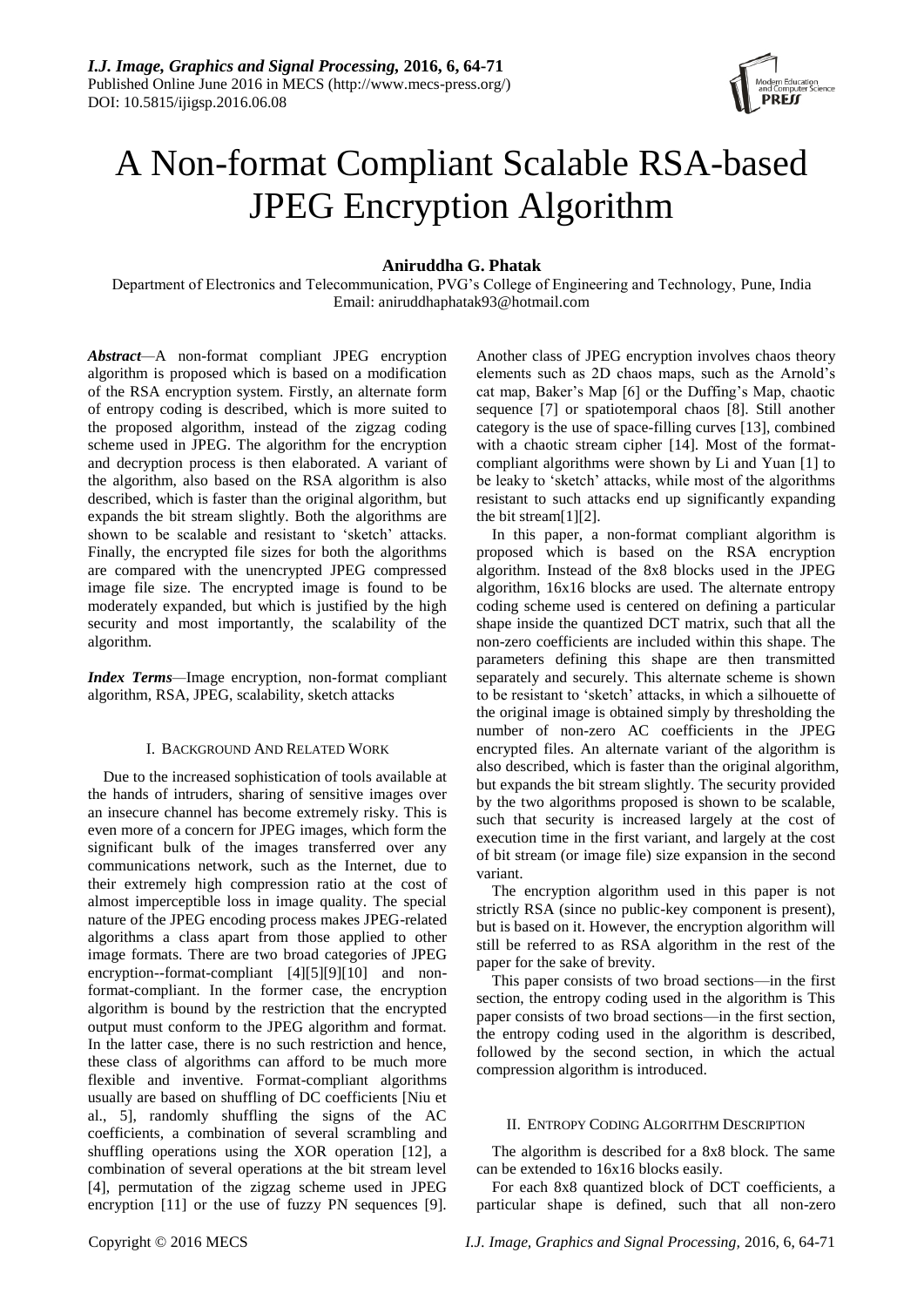coefficients are contained within the shape. This shape is obtained by the following process:

Let the 8x8 matrix be defined in a Cartesian coordinate system, with the origin at the top-left corner of the matrix, the x-axis extending along the top edge and the y-axis extending along the left edge of the matrix.



Fig.1. (A) 8 X 8 Matrix

Initially a square is defined such that its length is equal to the coefficient farthest from the origin, either in the Xdirection or the Y-direction.





Let this square be called  $S_1$  and the length be  $L_1$ .

Now starting from the bottom-right corner of this square (i.e. at position  $(L_1, L_1)$ ), each m x m block of coefficients is scanned, extending into the square of length  $L_1$ .

If all the coefficients in a m x m block are zero, then the value of m is incremented and the next m x m block is scanned. The process is repeated until a non-zero element is found in the  $m \times m$  block. Then the value of highest value of m, such that all coefficients in the m x m block are zero, is noted. Let this value be equal to  $L_2$  and the square thus defined by length  $L_2$  be called  $S_2$ .





The square  $S_{2}$  is snipped from the bottom-right section of square  $S_1$ .

|   | 67          | $-1$        | $\mathbf{0}$ | $-2$        | 0 | 0 | 0 | 0 |
|---|-------------|-------------|--------------|-------------|---|---|---|---|
|   | $-2$        | $\mathbf 0$ | $\mathbf 0$  | $\mathbf 0$ | 0 | 0 | 0 | 0 |
|   | $-13$       | 3           | $\theta$     | 0           | 0 | 0 | 0 | 0 |
|   | $\mathbf 0$ | $\mathbf 0$ | 0            | 0           | 0 | 0 | 0 | 0 |
|   | 0           | 0           | 0            | 0           | 0 | 0 | 0 | 0 |
|   | 0           | 0           | 0            | 0           | 0 | 0 | 0 | 0 |
|   | 0           | 0           | 0            | 0           | 0 | 0 | 0 | 0 |
|   | 0           | 0           | $\mathbf{0}$ | 0           | 0 | 0 | 0 | 0 |
|   |             |             |              |             |   |   |   |   |
|   |             |             |              |             |   |   |   |   |
|   |             |             |              |             |   |   |   |   |
| ٠ |             |             |              |             |   |   |   |   |

Fig.1. (D) Square  $S_2$  Snipped from the Square  $S_1$  (See Fig.1 (C)

Hence the shape now defined has the following shape:



Fig.1. (E) Final Shape and The Coordinates of the Edge Points

The coefficients contained in the shape are now numbered serially from 1 to  $(L_1^2 - L_2^2)$  starting from the origin (top-left corner), left to right, top to bottom, in the following manner.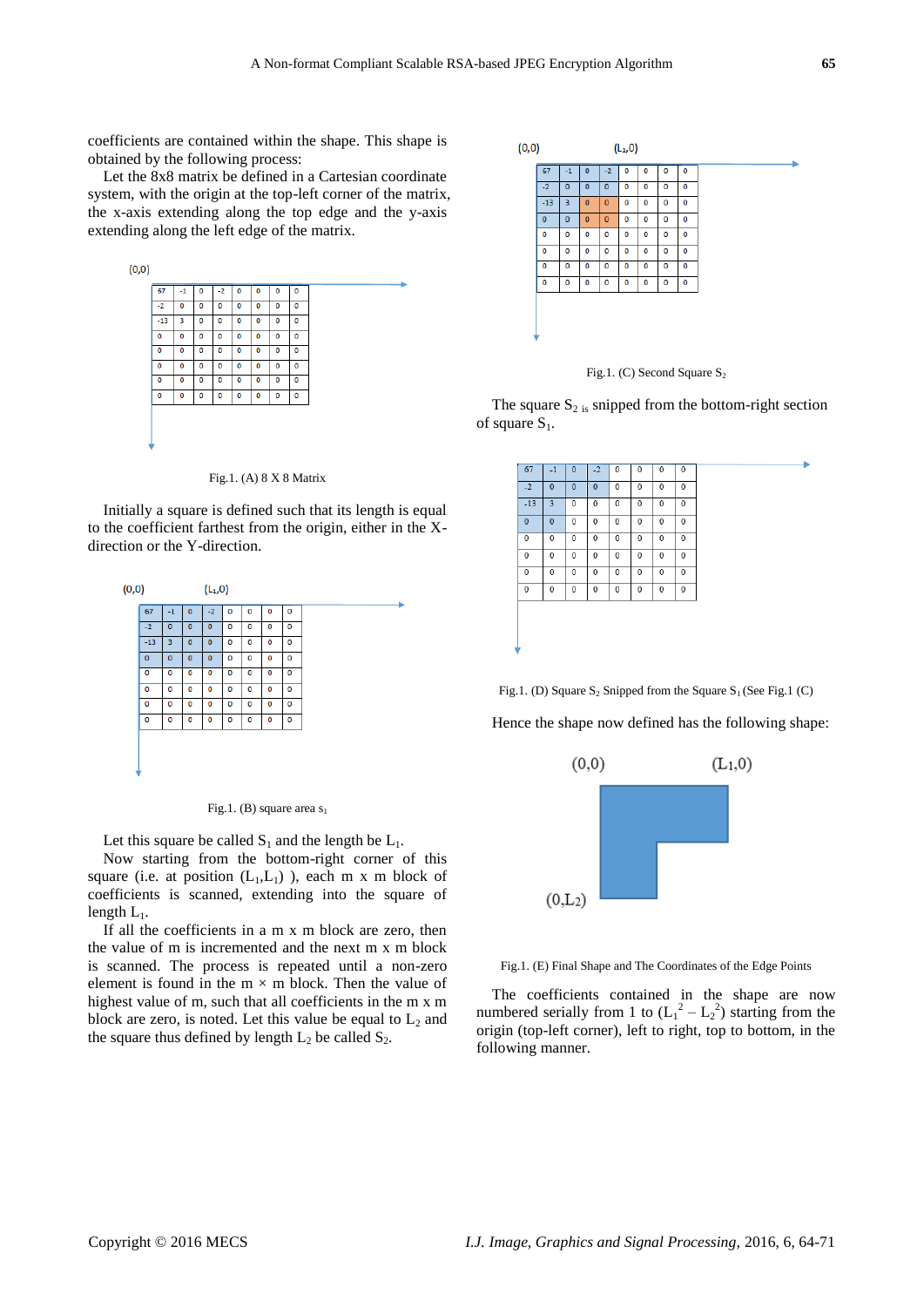

Fig.1. (F) Serial Numbering of the Squares in the Shape

#### III. ENCODING OF COEFFICIENTS

After the coefficients are ordered as a single string of integers, the entropy coding of these integers is necessary. The process used in this algorithm is a slight variant of the coding process used in the JPEG system. Keeping in mind the large number of zeros and frequent repetition in the integer stream to be encoded, a zero indicator and a repetition indicator bit are added prefixed to each encoded integer. Also, in the proposed algorithm, the number of bits needed to encode each pixel is encoded separately as a Huffman encoded stream, while in JPEG, this information is encoded along with the value of the pixel. A more formal discussion of the encoding algorithm is given below –

Each of the coefficients is encoded serially in the following format:



Fig.2. Representation of Each Coefficient

1 – Zero bit indicator

- 2 Repetition Indicator
- 3 Sign of the coefficient

4 - Binary representation of the absolute value of coefficient

- **Zero-bit indicator**: Used to indicate whether the coefficient is zero or non-zero. If the coefficient is zero, then a 0 is written and rest of the fields are ignored, otherwise a 1 is written.
- **Repetition indicator:** In the coefficient is a repetition of the previous coefficient, then a 1 is written to this field, and the rest of the fields are ignored.
- **Sign of the coefficient:** 1 if the coefficient is positive, otherwise 0.

The number of bits needed to represent the value of each non-zero, non-repeated coefficient are concatenated together (as per the serial number of coefficients) and are Huffman encoded. The Huffman dictionary used is

shown below. The user may define their own Huffman dictionary to suit their particular application.

Table.1. Huffman Dictionary For The Luma Plane

| Value     | Huffman Code |
|-----------|--------------|
| 1         | 00           |
| 2         | 11           |
| 3         | 010          |
| 4         | 0110         |
| 5         | 011100       |
| 6         | 011111       |
| 7         | 011110       |
| 8         | 0111010      |
| 9         | 01111011     |
| Delimiter | 01           |
|           |              |

Table.2. Huffman Dictionary For Chroma Planes

| Value          | Huffman Code |  |  |
|----------------|--------------|--|--|
|                |              |  |  |
| $\overline{c}$ | 000          |  |  |
| 3              | 0010         |  |  |
|                | 00110        |  |  |
| 5              | 001110       |  |  |
| 6              | 0011111      |  |  |
|                | 0011110      |  |  |
| Delimiter      |              |  |  |

(The delimiter is needed to signal the end of the Huffman encoded bit stream.)

Finally, the entire image is encoded in the following manner:



Fig.3 Encoding of Entire Image

1 – Huffman encoded bit stream of the number of bits needed to represent each coefficient

2 – Coefficients encoded as per Table 1 above

This data constitutes the 'DCT block data' as will be referred to in the following sections. Note that it is not possible to decode the image unless the values of  $L_1$  and  $L_2$  for each of the 16x16 blocks is known. This fact is exploited in the next section, which deals with encryption.

#### IV. ENCRYPTION ALGORITHM DESCRIPTION

In Sections II and III, the encoding process of the DCT coefficients was described in detail. In the following sections, the encryption algorithm will be described and the related results will be presented.

#### *A. Encoding Process*

(The following description assumes a 512x512 image, thus having 1024 16x16 blocks.)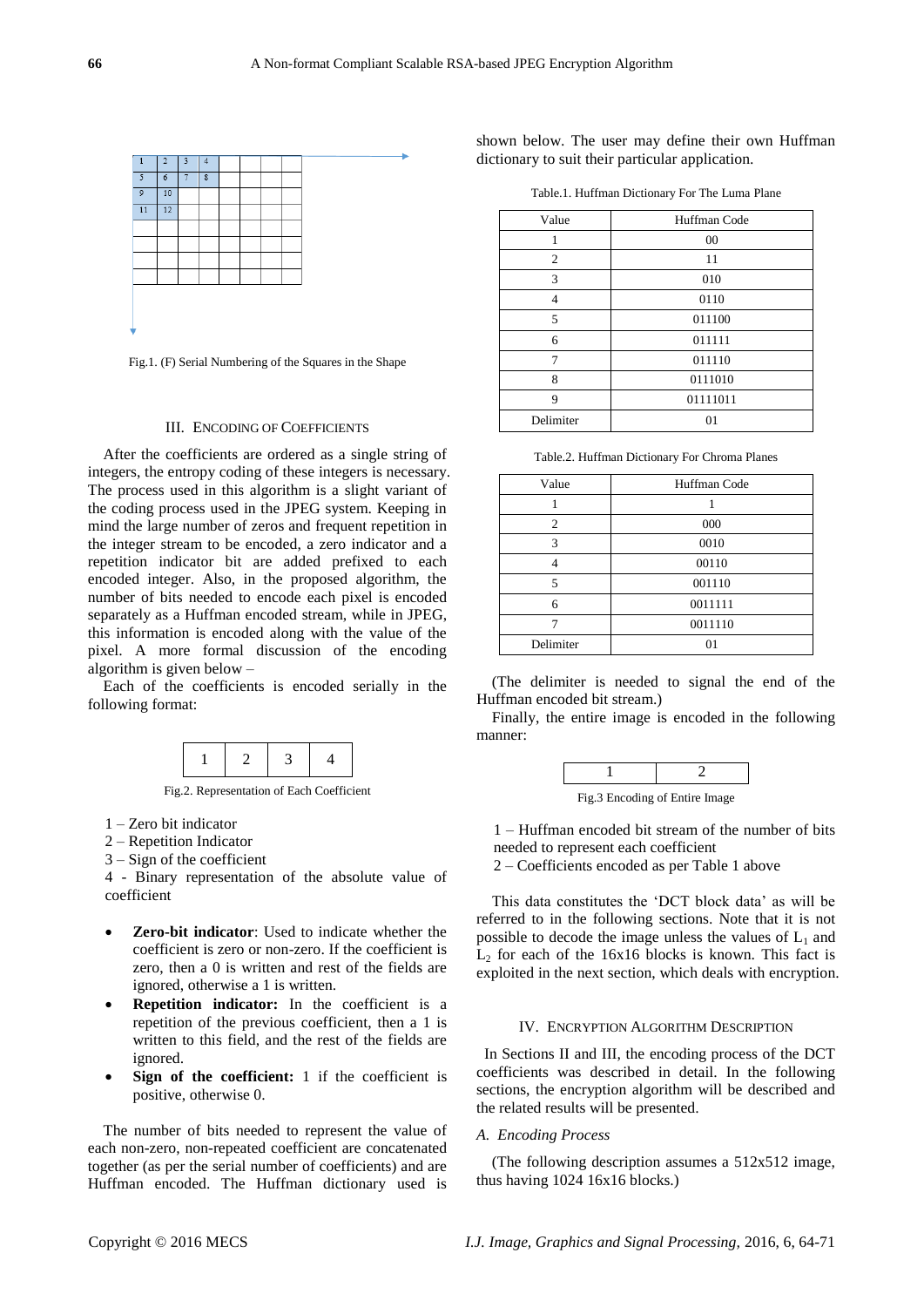1. The DCT blocks are scrambled using a w-bit long key (called as a scrambling key) using any of the scrambling algorithm described in literature.

2. The values of  $L_1$  and  $L_2$  are arranged as an integer of 2048 decimal digits, two digits corresponding to one 16x16 block. Let them be called J and K respectively.

3. J and K are divided into 2 parts called as J1 & J2 and K1 and K2 respectively. Let J1 have d1 decimal digits and b1 binary digits and K1 have d2 decimal and b2 binary digits. (for the rest of the paper,  $d1=d2=d$ ).

4. The value of J1 and K1 are adjusted so that they are made equal to the nearest prime number. This is done by adding 1 to their value if they are not already odd, and then applying probabilistic primality tests, such as the Miller-Rabin strong pseudo prime test. Repeat this procedure (i.e. go on incrementing 2 to the odd numbers) till the numbers are found to be prime with probability above a sufficient threshold. This will probably distort the last 1-2 digits of J1 and K1, which may be appropriately taken care of in the header of the image file, or may be left as they are if minor errors in the output image are tolerable.

5. J1 and K1 thus formed are the two large prime numbers required in the RSA cryptosystem.

6. The key is then formed by multiplying J1 and K1 (called as N1). N1 has a maximum of and approximately equal to b1+b2 number of bits and hence the RSA system is equivalent to a (b1+b2**)-RSA cryptosystem.**

7. The w-bit key mentioned in step 1 is randomly padded as per the RSA specifications. (Ensuring that  $w+p < (b1+b2)$ , where p is the number of bits padded.)

8. The value of the Euler's totient function Φ, small exponent e and the modular multiplicative inverse of e, called as d, are then calculated. The same values of Φ, e and d are made available to the receiver by the following process:

9. The receiver can calculate the value of Φ, since the value of J1 and K1 is known. Then among the infinite set of possible values for e, the nth value is chosen, with the value of n being communicated to the receiver, possibly in the header of the image file. Also, since the value of d is given by the following equation:

$$
e \times d - 1 = n \times \Phi \tag{1}
$$

where n is any integer.

The value of d may be calculated by the receiver by knowing the value of n, which, similar to e, is a fairly small value and may be communicated to the receiver in the header of the file.

10. The key of length w+p bits is then encrypted using the RSA encryption formula:

$$
C = (w+p)^e \mod(N1) \tag{2}
$$

11. Each digit of J2 and K2 is transmitted as a pair (J2,K2) of 8 bits (4 bits for each of the two elements in the pair.)

12. The **actual image data** is transmitted in the following format:



Fig.4. Actual Image Data

 $1 - N1$ 2 - (J2, K2)

3 – RSA encrypted scrambling key

$$
4 -
$$
 Actual DCT block data as per the format (encoded prior to Scrambling)

13. The secret image key for the entire image, which is transmitted securely and separately, consists of the following values:

| Fig.5. Secret Image Key |  |
|-------------------------|--|

1– Value of (b1+b2), nominally 24 bits

2 – Binary representation of J1

## *B. Decoding Process*

1. The value of J1 is extracted from the image data since the number of bits it occupies is known from the secret key (b1+b2).

2. Since the value of the public key N1 is known from the actual image data, the value of K1 is easily calculated from N1 and J1 (which is known from the secret key) and thus, the two large prime numbers are made available at the receiver.

3. The values of e and d are calculated as described in step 8 in the encoding section.

4. The scrambling key of w+p bits used to scramble the blocks is then calculated by applying the RSA decrypting formula:

$$
w + p = Cd \mod(N1)
$$
 (3)

5. After the original key of w bits is recovered (after discarding the padding p), the blocks are rearranged in the original order.

6. Since J1 and K1 (i.e. the values of  $L_1$  and  $L_2$  for all 1024 blocks) are known, the DCT block data is decoded and the image is recovered.

#### V. EXAMPLE

The algorithm described above is illustrated using a typical example.

#### *A. Encoding Example*

1. The blocks are scrambled using a 1024-bit long scrambling key using any of the scrambling algorithm described in literature.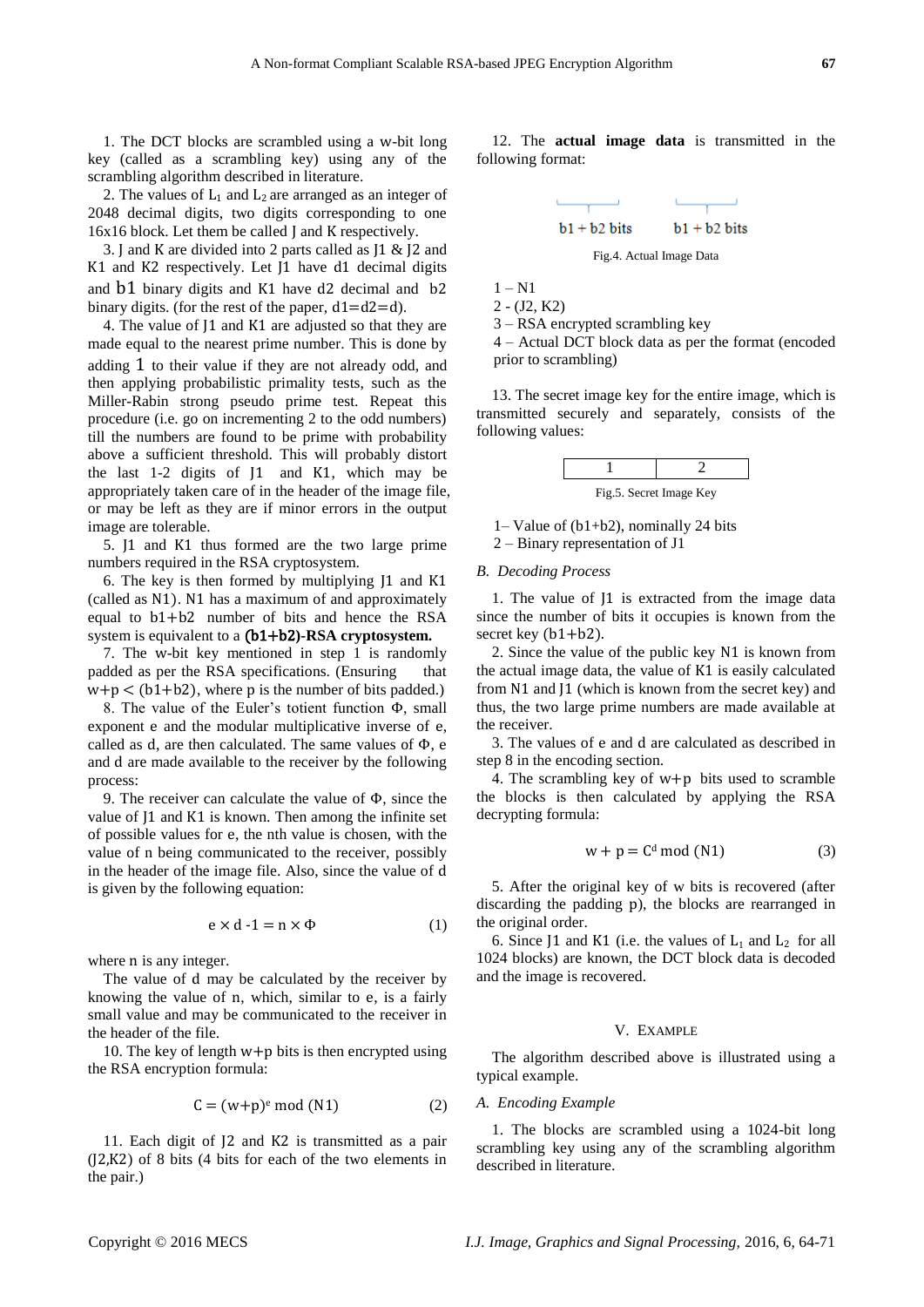2. The values of  $L_1$  and  $L_2$  are arranged as an integer of 1024 decimal digits, each digit corresponding to one 16x16 block. Let them be called J and K respectively.

3. J and K are divided into 2 parts, J1 & J2 and K1 and K2 respectively, with J1 and K1 having d=170 decimal digits and thus each having approximately 570 bits.  $(b1=b2=570)$ 

4. J1 and K1 are rounded to the nearest prime numbers as discussed in (4) in the encoding section.

5. The RSA key N1 is obtained by multiplying J1 and K1. Hence N1 has approximately (and a maximum of) b1+b2=1400 bits. Hence the system is equivalent to RSA-1400 or RSA with a key length of 1400 bits.

6. The 1024 scrambling key is padded as per the OAEP padding scheme.

7. The values of e and d are calculated as per (8) in the encoding section and the appropriate values are mentioned in the header section (so that the receiver can obtain the same value of e and d.)

8. The scrambling key is encrypted according to the RSA encrypting formula as in (10) in the encoding section. The encrypted value is 1400 bits in length.

9. Each pair of digits of J2 and K2 (J2 and K2 have  $(2048-170)/2= 939$  digits pairs) is transmitted as a pair (J2,K2) of 8 bits (4 bits for each of the two pairs in (J2,K2)) Hence total number of bits required is:



1400 bits 7512 bits



```
1 - N1
```
2 - (J2, K2)

3 – RSA encrypted scrambling key

4 – Actual DCT block data as per the format (encoded prior to scrambling)



Fig.7. Secret Image Key

1– Value of  $(b1+b2) = 1400$ 

2– Binary representation of J1

## *B. Decoding Example*

1. The first 1400 bits are extracted from the transmitted image data. This is the value of N1.

2. The remaining bits are extracted from the secret image key. This is the value of J1.

3. K1 is calculated from N1 and J1 as K1=N1/J1.

4. The values of J2 and K2 are extracted from the transmitted image data. J2 is appended to J1 and K2 is appended to K1. In this way, J and K are formed and thus values of  $L1$  and  $L<sub>2</sub>$  are recovered for each block.

4. The values of e and d are calculated as described in (8) in the encoding section.

5. The scrambling key of 1024 bits used to scramble the blocks is then calculated by applying the RSA decrypting formula as in (4) of the decoding section.

6. This key is then used to rearrange the 1024 DCT blocks (i.e. reverse the scrambling.)

7. By using the values of  $L_1$  and  $L_2$  and the actual DCT block data (in the transmitted image data), the DCT blocks are reconstituted and the image is thus successfully obtained.

## VI. SECURITY ANALYSIS

In this section, the resistance of the algorithm to brute force attacks is investigated. It is shown that the algorithm is extremely secure and that it is impractical for any attacker to brute force the algorithm.

## *A. Resistance to Brute Force Attack*

Any attacker employing brute force has two choices:

1. To attack the RSA algorithm itself: Note that this is almost impossible, since the attacker employing a brute force attack is unaware of the actual length of the RSA key itself. Hence the attacker will have to take a guess at a particular key length, and then go on incrementing the key till the right key length is found. Hence, the algorithm is at best several times more secure than and at least as secure as, RSA algorithm of key length (b1+b2), if this line of attack is used.

2. The second line of attack is to step through the key space of length w and for each key, iterating through the possible combinations of  $L_1$  and  $L_2$ . Hence the maximum number of such trials required would be:

$$
(w)! \times (136)^{1024} \tag{4}
$$

Since there are 136 possible combinations of  $L_1$  and  $L_2$ for a 16x16 matrix.

## VII. ALGORITHM VARIANT 2

In this section, a slight variant of the above described encryption algorithm will be presented. In this section it will be shown that this variant is faster but expands the resultant file (or the bit stream) slightly. Hence, selecting one of the two algorithm variants involves a trade-off between execution speed and the final size of the encrypted image.

In this variation of the algorithm described above, two completely random prime numbers, P1 and P2, of bitlength b1 and b2, are chosen and are multiplied together to obtain N, the RSA key, of maximum bit length (b1+b2). J and K are not split and are transmitted in full.

Copyright © 2016 MECS *I.J. Image, Graphics and Signal Processing,* 2016, 6, 64-71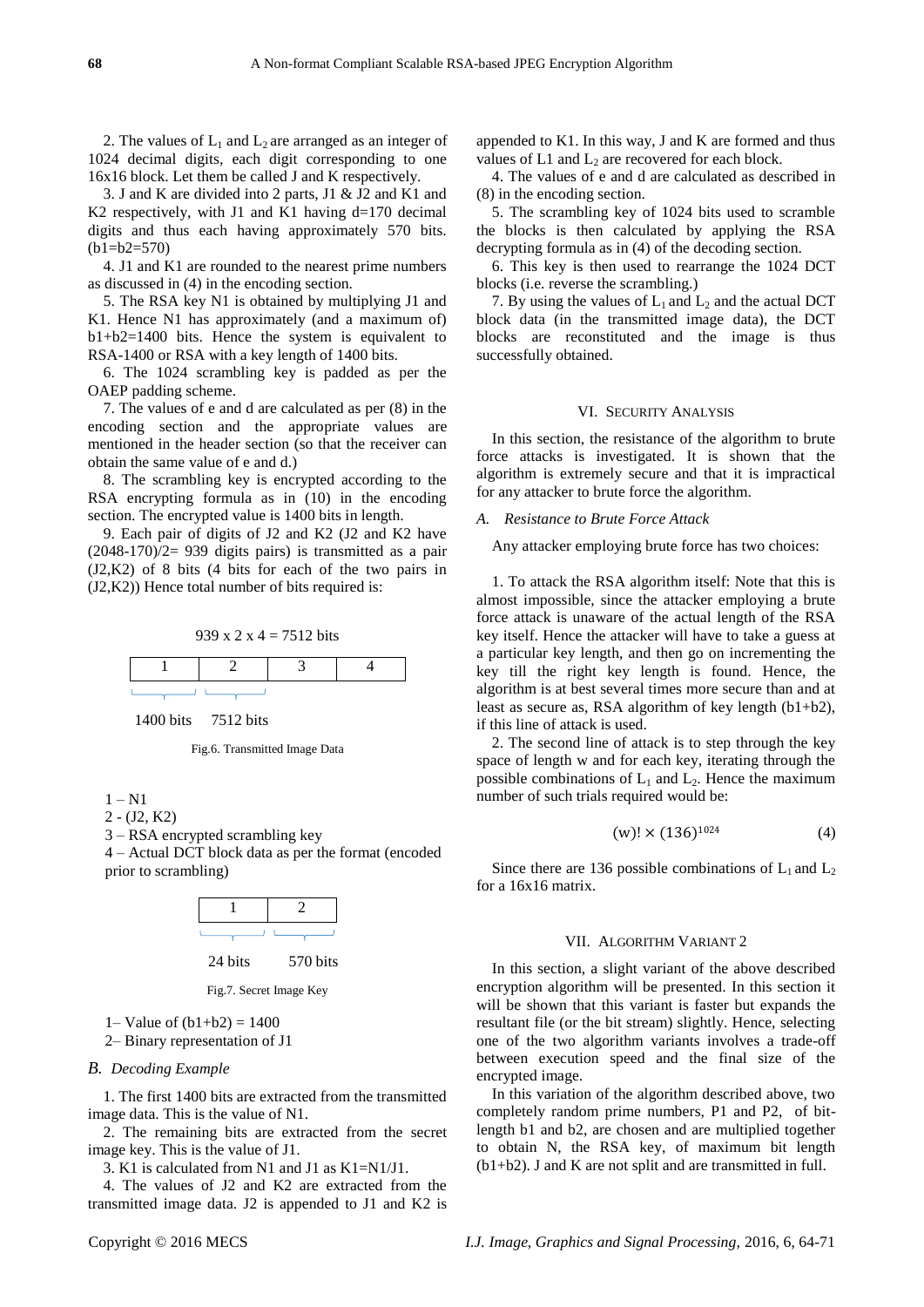Fig.8. Transmitted Image Data For Variant 2

 $1 - N$ 

 $2 - (J, K)$ 

3 – RSA encrypted scrambling key

4 – Actual DCT block data as per the format (encoded prior to scrambling)

The secret image key consists of the bit length of N and one of the prime numbers, P1.



Fig.9. Secret Image Key For Variant 2

 $1 -$ Value of (b1+b2) i.e. bit length of N

2 – Binary representation of P1

Note that this variant is faster than the first variant since the primality testing of (4) in the encoding of the first variant is now avoided. Also, there is no need to distort the last few digits of J1 and K1 in order to convert them to prime numbers.

However, this variant expands the bit stream size slightly, since N and the pair (J, K) are independent and need to be transmitted individually in full.

#### VIII. ALGORITHM SCALABILITY

In addition to the high security, the proposed algorithm is also scalable. The algorithm allows key lengths of varying sizes; hence, the user may increase the length of the security key to increase the security of the algorithm. This increased security comes at the cost of increased time of execution and expanded file size.

#### *A. Variant 1:*

The algorithm could be made more secure (or possibly, less so) by changing the length of the scrambling key w used to scramble the DCT blocks; more the key length, more the key space to step through in the formula (1) above and hence more secure the algorithm. Note that the length of the RSA key N1 (by increasing the length of J1 and K1) in the actual image data and the value of J1 in the secret image key would also need to be increased proportionally since

# $w + p < (b1 + b2)$

where b1 is the number of bits in J1, b2 is the number of bits in K1 and hence (b1+b2) is the maximum and approximate number of bits in N1. However, the values of J2 and K2 are then proportionally decreased, with the effect that the file size is not significantly affected and remains almost the same, even if the algorithm is scaled. (However, the image key size is increased.)

The execution time of the algorithm will be increased with increased security, since the primality tests

explained in (4) will now have to be carried out for larger values of J1 and K1.

## *B. Variant 2:*

Increasing the length of the scrambling key w will necessitate the increase in the length of the RSA key N (and hence increase in the values of P1 and P2) because of formula (2). Hence, the image file size is increased proportionally, since, unlike in variant 1, the number of pairs (J, K) do not decrease as N is increased.

However, the execution time of the variant 2 remains almost the same, since P1 and P2 are chosen at random, and there is no need to carry out primality tests, which are time-consuming.

Therefore it can be concluded that, as the security of the algorithm is increased, variant 1 increases the execution time slightly but maintains almost the same bit stream(or file) size, whereas variant 2 increases the bit stream(or file) size slightly, while maintaining almost the same execution time. Hence, the choice between variant 1 and variant 2 may be considered to be essentially a time vs. space tradeoff

#### IX. RESISTANCE TO SKETCH ATTACKS

It was shown by [1] that most of the (format-compliant) JPEG encryption algorithms are leaky and susceptible to the so-called 'sketch' attacks, in which the number of non-zero AC coefficients are thresholded—if the number of AC coefficients in a particular block is above a particular threshold, then a 1 written to a bitmap at the position of the block, otherwise a 0 is written. In this way, it is possible to obtain a scaled down binary 'sketch' (outline) or a silhouette of the image, which may be satisfactory for some intruders. Most of the JPEG encryption algorithms rely on scrambling the sign of the AC coefficients by XORing them with a random bit stream, or scrambling the elements of the blocks themselves. For the sketch attack to be successful, the intruder must be aware of the number of elements in each block. However, in this algorithm, since this information is part of the encrypted data, it is not possible for the intruder to apply this method and cause the encrypted image to 'leak' data.

#### X. RESULTS

1. In this section, the effect of the algorithm on the final length of the bit stream is reported. The parameters are as mentioned in the encoding example section. The quality factor is set at 50.

2. The quantization matrix for the 16x16 blocks used in the algorithm is obtained by expanding each element of the original 8x8 quantization matrix, as recommended for quality factor of 50, into a 2x2 matrix.

3. The size reported is for the entire image, including the two chroma components (subsampled at 4:2:0), with each chroma component having the length of the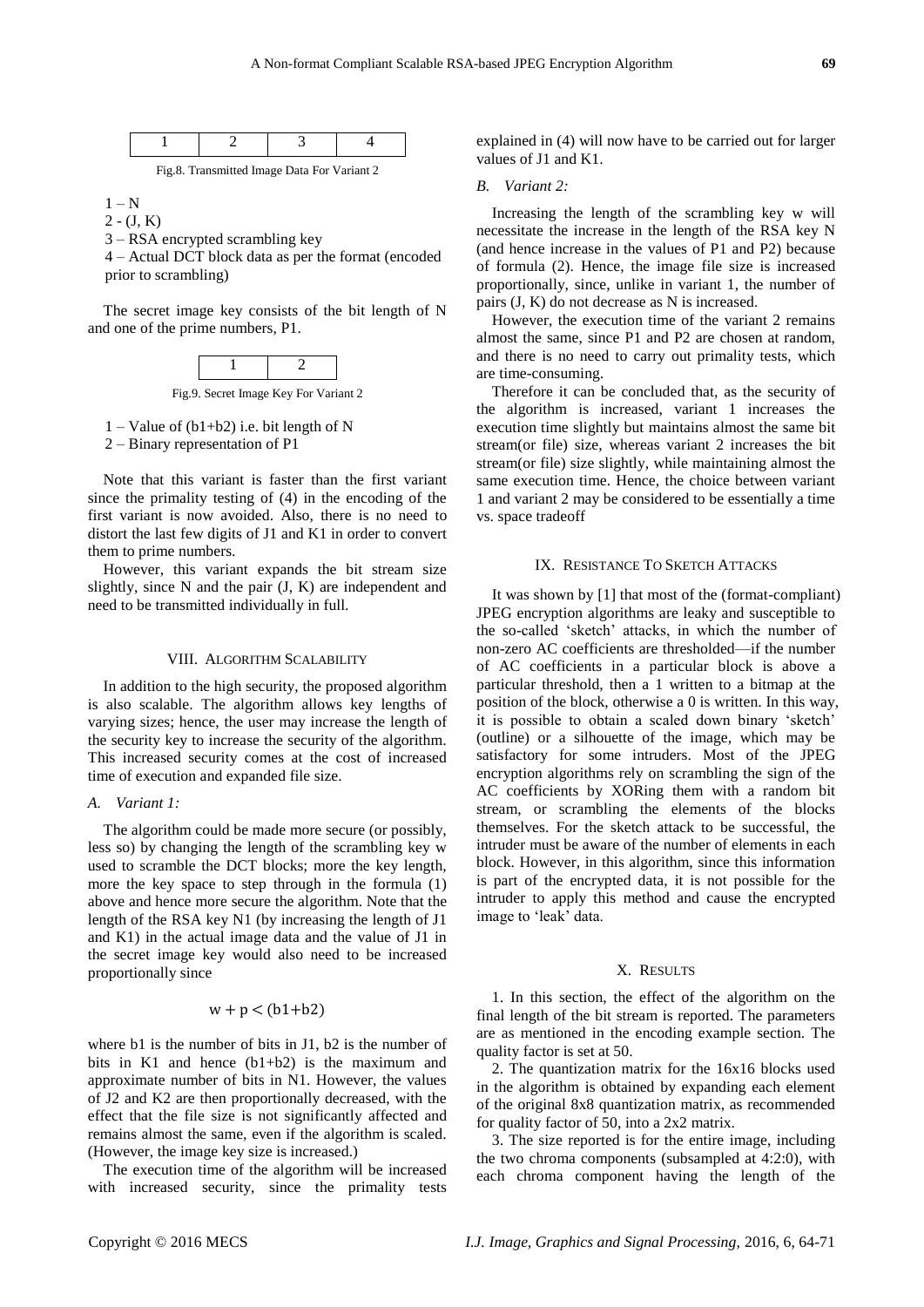scrambling key and N1 as 300 bits. (i.e. security at least equal to RSA-300.)

4. The size of the encrypted image is excluding the secret image key, which must be transmitted separately. Test Image Set:



(g)

Fig.10. Test Image Set (A) Lena (B) Peppers (C) Fruits (D) Baboon (E) Sailboat (F) Aeroplane (G) Macaw

## *A. Algorithm Variant 1*

Table.3 Results For Algorithm Variant 1

| Sr<br>N <sub>0</sub> | Image                           | <b>Unencrypted</b><br><b>JPEG</b> file<br>size | <b>Encrypted</b><br>file size<br>(excluding<br>the secret<br>key) | <b>Percent</b><br>increase<br>in file<br>size |
|----------------------|---------------------------------|------------------------------------------------|-------------------------------------------------------------------|-----------------------------------------------|
| 1                    | Lena $(512)$<br>x 512           | 24.450                                         | 24.331                                                            | $-0.4867$                                     |
| $\overline{2}$       | Peppers<br>(512 x)<br>512)      | 25.540                                         | 28.283                                                            | 10.740                                        |
| 3                    | Fruits (512<br>x 512            | 24.410                                         | 26.681                                                            | 9.303                                         |
| $\overline{4}$       | <b>Baboon</b><br>(512 x<br>512) | 49.485                                         | 49.577                                                            | 0.1859                                        |
| 5                    | Sailboat<br>(512 x)<br>512)     | 33.355                                         | 36.880                                                            | 10.568                                        |
| 6                    | Aero plane<br>(512 x<br>512)    | 25.180                                         | 26.809                                                            | 6.4694                                        |
| 7                    | Macaw<br>(512 x)<br>512)        | 19.654                                         | 20.615                                                            | 4.8895                                        |

## *B. Algorithm Variant 2*

Table.4. Results For Algorithm Variant 2

| Sr<br>No       | Image                            | <b>Unencry</b><br>pted<br><b>JPEG</b><br>file size | Encrypted<br>file size<br>(excluding<br>the secret<br>key) | <b>Percent</b><br>increase in file<br>size |
|----------------|----------------------------------|----------------------------------------------------|------------------------------------------------------------|--------------------------------------------|
| 1              | Lena<br>(512 x)<br>512)          | 24.450                                             | 24.461                                                     | 0.0449                                     |
| $\overline{2}$ | Pepper<br>s (512<br>x 512)       | 25.540                                             | 28.413                                                     | 11.2490                                    |
| 3              | <b>Fruits</b><br>(512 x)<br>512) | 24.410                                             | 26.411                                                     | 8.1974                                     |
| $\overline{4}$ | <b>Baboo</b><br>n (512<br>x 512) | 49.485                                             | 49.707                                                     | 0.4486                                     |
| 5              | Sailbo<br>at (512)<br>x 512)     | 33.355                                             | 37.010                                                     | 10.9578                                    |
| 6              | Aeropl<br>ane<br>(512 x<br>512)  | 25.180                                             | 26.939                                                     | 6.9857                                     |
| 7              | Maca<br>w (512<br>x 512)         | 19.654                                             | 20.745                                                     | 5.5510                                     |

As can be seen from the result table, both the algorithms expand the bit stream size (variant 2 more so). However, this slight expansion is justified by the scalability and the high security provided by the algorithm.

## XI. CONCLUSION

A RSA-based non-format compliant JPEG encryption algorithm along with the alternate entropy coding scheme (as opposed to the zigzag scheme used in JPEG) used in the algorithm was described in the paper. A variant of the algorithm was also presented. The described algorithms gives high security and expand the bit stream only incrementally. Moreover, the algorithms are scalable, which is an additional advantage of the algorithm.

#### **REFERENCES**

- [1] Weihai Li, Yuan Yuan, 'A leak and its remedy in JPEG image encryption', International Journal of Computer Mathematics, [Volume 84,](http://www.tandfonline.com/loi/gcom20?open=84#vol_84) [Issue 9,](http://www.tandfonline.com/toc/gcom20/84/9) 2007.
- [2] M. Takayama, K. Tanaka, K. Takagi, Y. Nakajima, 'A scalable video scrambling method in MPEG compressed domain', International Symposium on Communications, Control and Signal Processing, 2008.